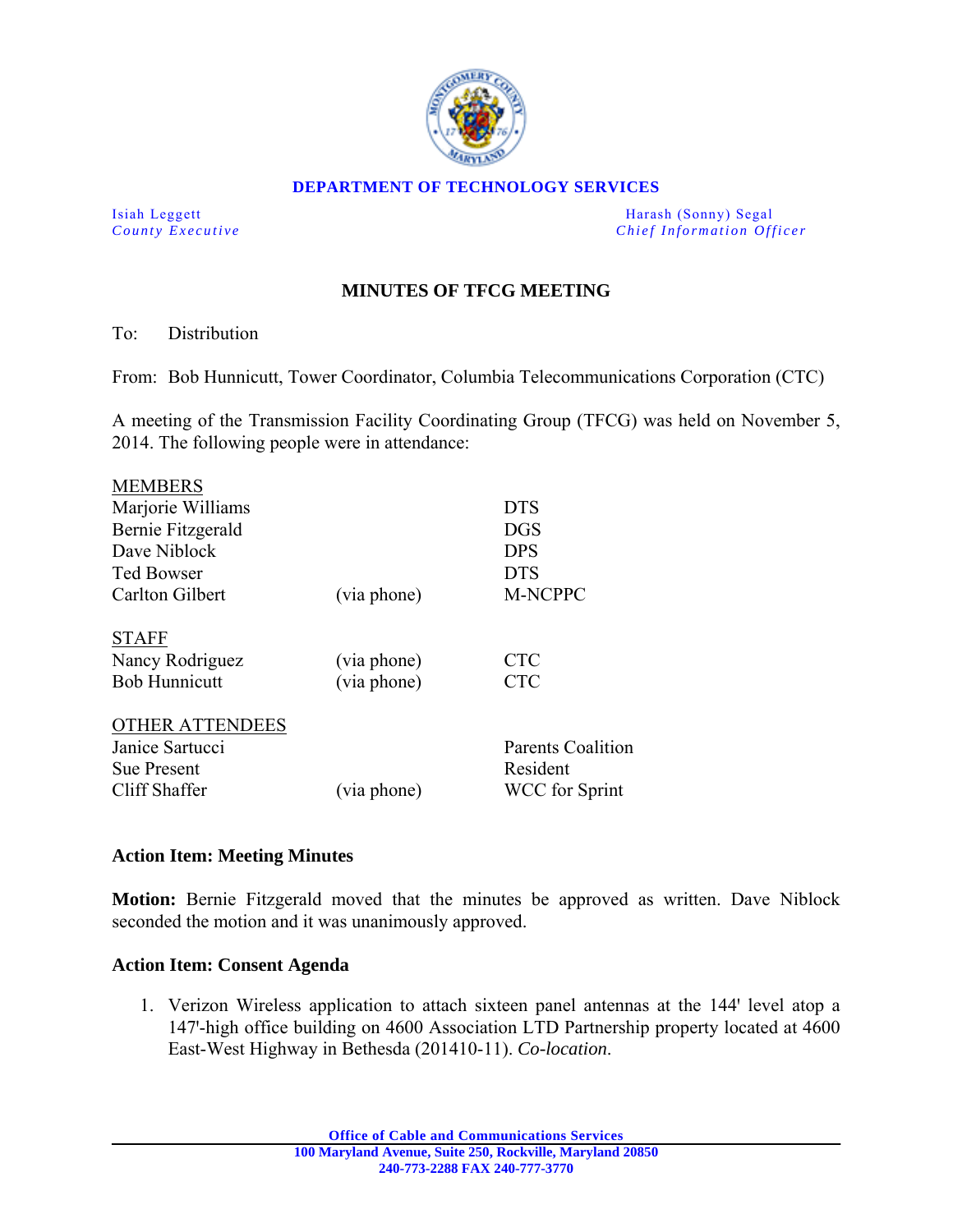- 2. Verizon Wireless application to replace nine antennas with six panel antennas at the 125' level on a 199'-high monopole on 16801 Oakmont Avenue LLC property located at 16801 Oakmont Avenue in Gaithersburg (201411-01). *Minor Modification*.
- 3. Verizon Wireless application to replace three panel antennas at the 143' level on a 145' high PEPCO transmission line tower on PEPCO property located at 11500 Game Preserve Road in Gaithersburg (201411-03). *Minor Modification*.
- 4. Verizon Wireless application to replace six antennas with six panel antennas at the 198' level atop a 180'-high apartment building on Grosvenor Tower LP property located at 10301 Grosvenor Place in Rockville (201411-06). *Minor Modification*.
- 5. Verizon Wireless application to replace six antennas with nine panel antennas at the 140' level on a 180'-high monopole on Burtonsville VFD property located at 15430 Old Columbia Pike in Burtonsville (201411-07). *Minor Modification*.
- 6. Verizon Wireless application to replace nine antennas with nine panel antennas at the 171' level on a 195'-high lattice tower on John W. Ferguson, et al property located at 14825 Comus Road in Clarksburg (201411-08). *Minor Modification*.

Marjorie Williams added application #201411-14 to the Consent agenda.

**Motion:** Carlton Gilbert moved that the Consent Agenda be approved. Ted Bowser seconded the motion and it was unanimously approved.

## **Regular Agenda**

**Action Item:** Verizon Wireless application to replace nine antennas with nine panel antennas at the 112<sup>'</sup> level on a 130' water tank on WSSC property located at 7806-A Tomlinson Avenue in Chevy Chase (201411-02). *Minor Modification*. *Conditioned on the applicant providing written approval from WSSC at the time of permitting that WSSC approves of the proposed attachment.* 

Bob Hunnicutt summarized the application noting that WSSC has not yet approved this modification. Consequently, the recommendation is conditioned on their approval.

**Motion:** Bernie Fitzgerald moved that the application be recommended as conditioned by the Tower Coordinator. Ted Bowser seconded the motion and it was unanimously approved.

**Action Item:** Sprint application to attach six panel antennas at the 95' level on a 120'-high monopole on Oakview Recreation Association located at 1101 Corliss Street in Silver Spring (201411-05). *Co-location*. *Conditioned on approval by the Board of Appeals for the use of the additional ground space at the base of the monopole for the equipment area expansion.*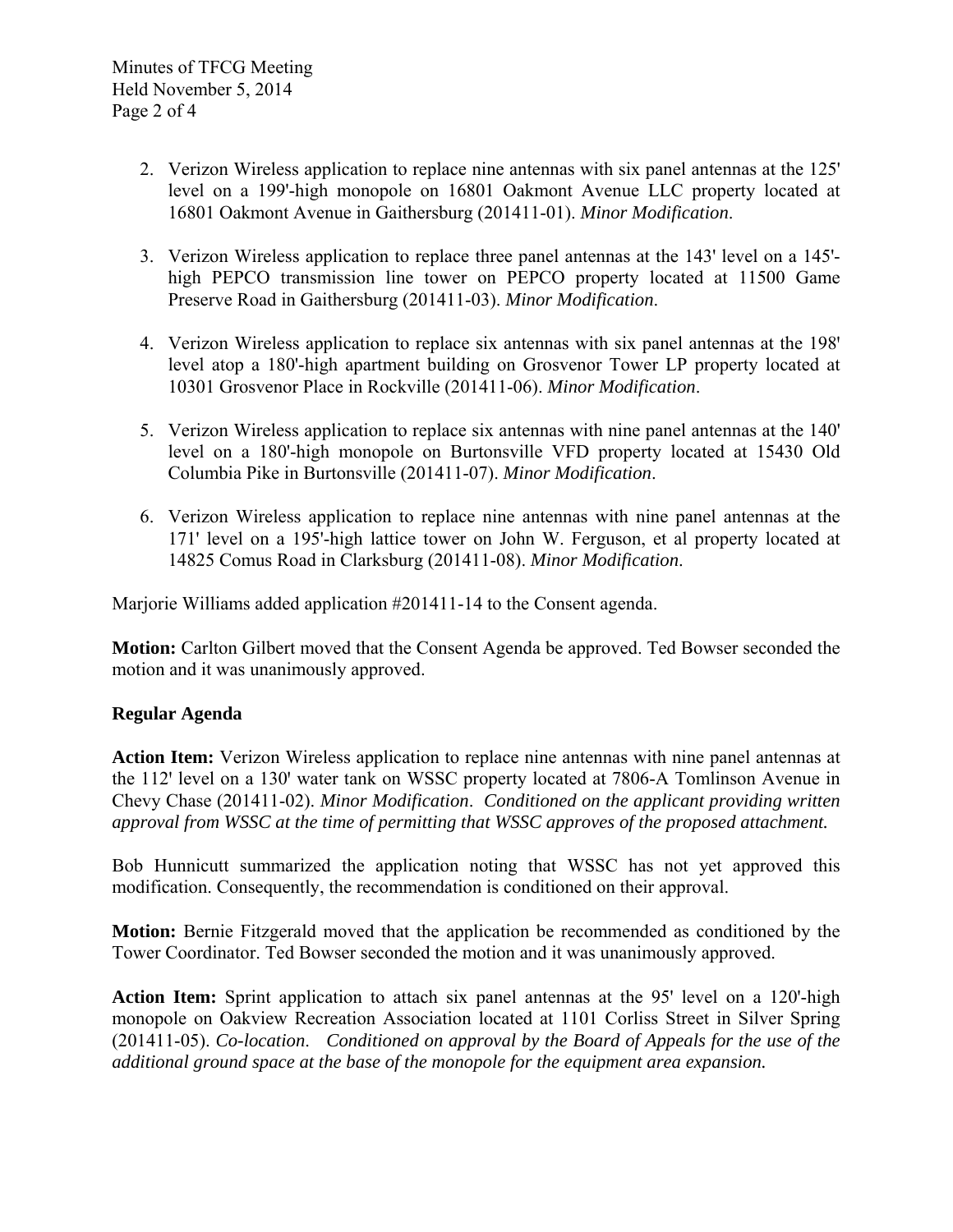Minutes of TFCG Meeting Held November 5, 2014 Page 3 of 4

Bob Hunnicutt summarized the application noting that Verizon Wireless has not yet attached the antennas as recommended by the TFCG earlier this year. He added that because Sprint plans to expand the existing equipment area, which is limited in size by the special exception, the recommendation is conditioned on the Board of Appeals approval of same. Marjorie Williams noted that although the new zoning regulations will require approval of the Hearing Examiner for such a change, the special exception for this facility was approved under the current zoning ordinance, so it will be up to the Board to review and approve this change.

Sue Present remarked that she would like to note that there were errors in the documents being reviewed. Marjorie Williams explained that TFCG meetings are open to the public but for observation only, and that comments should be provided to the Board of Appeals; not the TFCG. Ms. Present added that there were errors in the documents related to the parking area. Dave Niblock replied that addressing those issues would be up to the Board of Appeals.

Cliff Schaffer, representing Sprint, remarked that if Ms. Present had any questions or concerns about their documents she could contact him and discuss them.

**Motion:** Bernie Fitzgerald moved that the application be recommended as conditioned by the Tower Coordinator. Ted Bowser seconded the motion and it was approved with Carlton Gilbert abstaining.

Action Item: AT&T application to attach ten panel antennas at the 50' and 51' levels atop a 50'high conference center/hotel on National 4-H Council property located at 7100 Connecticut Avenue in Chevy Chase (201411-09). *Co-location*. *Conditioned on providing written approval by the Board of Appeals for any modifications that may be required to the special exception for this building and on providing documentation at the time of permitting from the Town of Chevy Chase that they have approved the attachment.* 

Bob Hunnicutt noted that, because the use of this property by the 4H is permitted by special exception, we condition our recommendation (as has been done in the past for applications at the 4H facility) on any approvals needed by the Board of Appeals to add these antennas and related equipment. Additionally, because the property is within the limits of the Town of Chevy Chase, the recommendation is also conditioned on approval of the additional antennas by the Town.

**Motion:** Dave Niblock moved that the application be recommended as conditioned by the Tower Coordinator. Carlton Gilbert seconded the motion and it was unanimously approved.

Action Item: Sprint application to install one 2'-high dish antenna at the 181' level atop a 194'high apartment building on BVF-11 Enclave LLC property located at 11235 Oak Leaf Drive in Silver Spring (201411-10). *Minor Modification*. *Conditioned on resolution of any RF conflicts with the County Public Safety Radio frequencies*